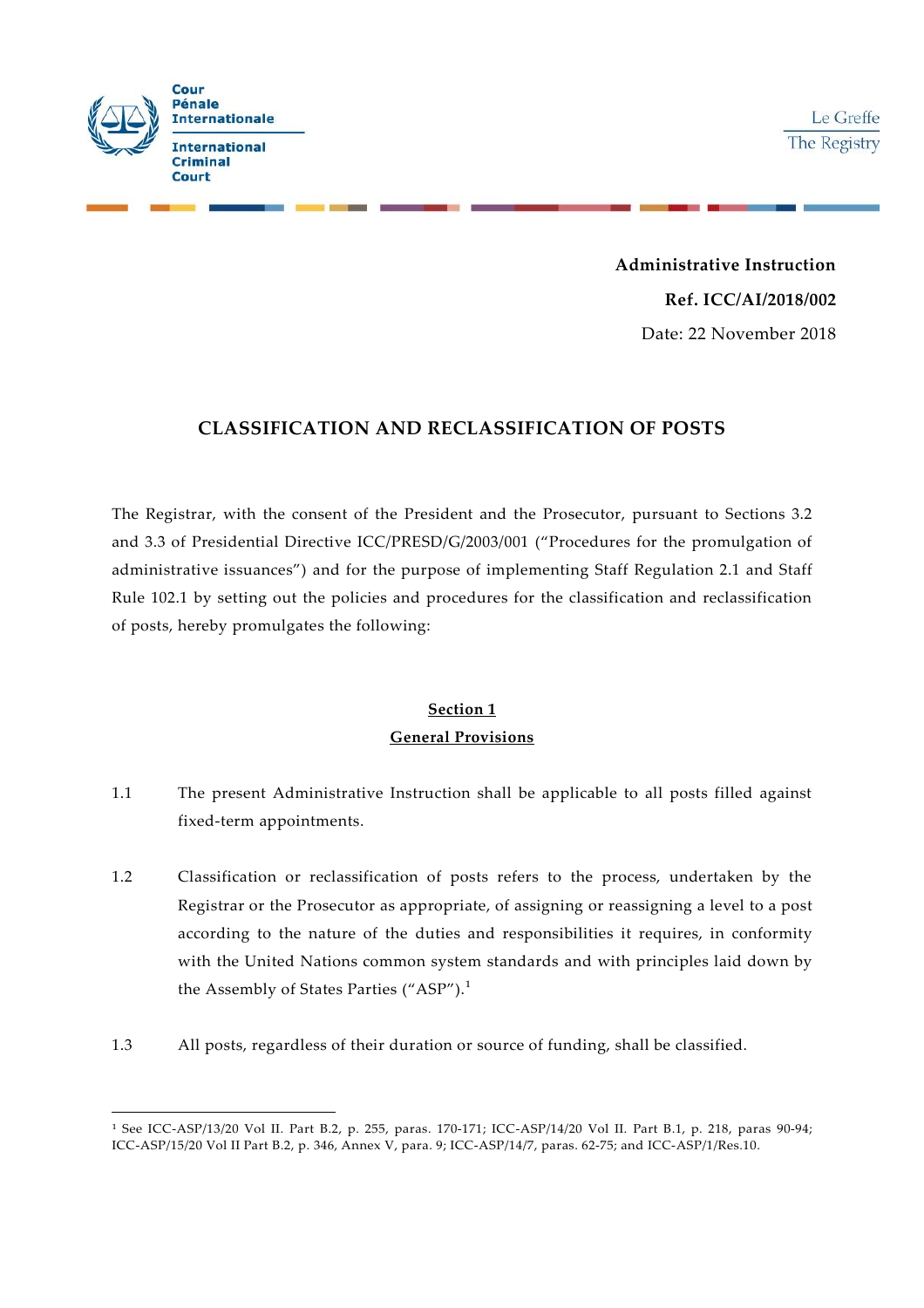- 1.4 Reclassification shall not be used as a promotion or performance management tool, or as a consequence of increased workload, or for undertaking the functions of an existing vacant post unless the post has been abolished or downgraded.
- 1.5 The reclassification of a post shall not negatively affect the existing contractual status, salary or other entitlement of the staff member encumbering the post.
- 1.6 The ASP, as recommended by the Committee on Budget and Finance ("CBF"), is the approval authority for reclassification of posts in the following cases: (i) at the Professional and higher categories; (ii) from the General Service Other Level (GS-OL) category to the General Service Principal Level (GS-PL) category, or to the Professional category; and (iii) from the General Service Principal Level (GS-PL) category to the Professional category.
- 1.7 The Heads of Organ, Directors of Division, Heads/Chiefs of Section, or equivalent, are accountable for the proper allocation of work according to approved post grades, and for managing the range of functions within their purview with the resources allocated to existing staffing levels. They shall not assign higher level functions to staff members under their supervision for a period of three calendar months or longer, unless authorized to do so, by the Registrar or the Prosecutor, as appropriate, and in accordance with the Court's legal framework on special post allowance.
- 1.8 Pursuant to Staff Rule 103.11(a), staff members may be required to assume temporarily, as a normal part of their regular duties and without extra compensation, the duties and responsibilities of higher level posts. This temporary period shall not exceed three calendar months.

# **Section 2 Standards**

- 2.1 Posts shall be classified or reclassified in accordance with the applicable classification standards established by the International Civil Service Commission ("ICSC") for posts in the General Service category and in the Professional and higher categories.
- 2.2 The Human Resources Section shall provide advice on classification, reclassification, work survey and workforce planning to Heads of Organ, Directors of Division,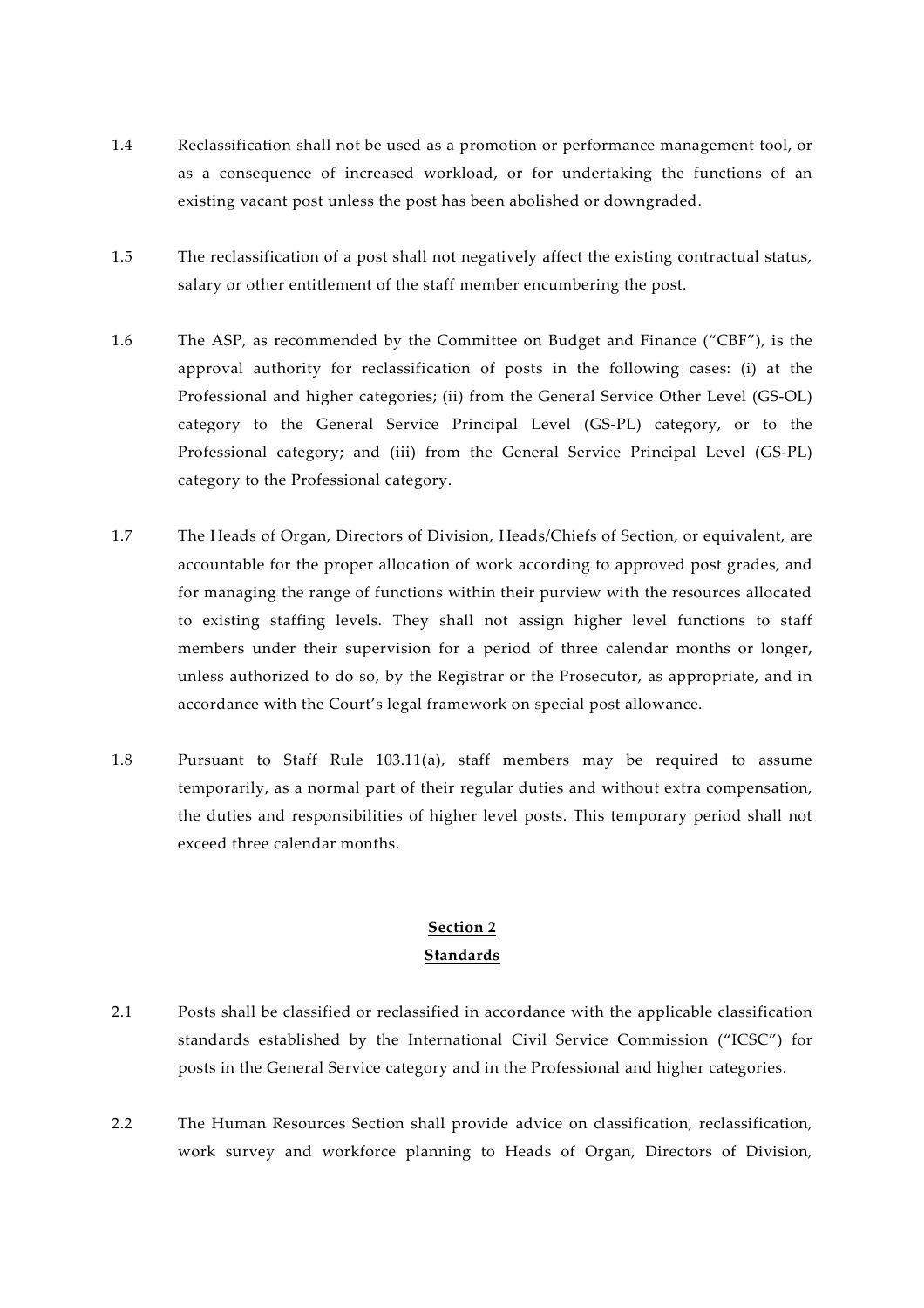Heads/Chiefs of Section, or hiring managers, and, when necessary, to affected staff members, upon request.

2.3 Posts shall be reclassified only in the cases outlined in Sections 4.2 and 4.3 of the present Administrative Instruction. Subjective criteria related to the experience, qualification, seniority or performance of the incumbent shall have no bearing on reclassification exercises.

### **Section 3 Classification Advisory Board**

- 3.1. A Classification Advisory Board ("Classification Board") is hereby established. The Classification Board's mandate is to provide advice to the Registrar or the Prosecutor, as appropriate, on requests for classification or reclassification. The Classification Board shall be composed of the following members or their alternates:
	- (a) Chief, Human Resources Section, Registry;
	- (b) Chief, Budget Section, Registry;
	- (c) Senior Manager, Services Section, Office of the Prosecutor;
	- (d) HR Liaison and Coordination Officer, Office of the Prosecutor;
	- (e) Chef de Cabinet, Presidency;
	- (f) A member from the Presidency or Chambers, as nominated by the President; and
	- (g) President of the Staff Union Council.
- 3.2. Each member of the Classification Board, or the President, Registrar or Prosecutor, as appropriate, in the event that the member is unavailable, shall designate an alternate, normally from within the Division or Section of the member. The Registrar or Prosecutor, as appropriate, may approve the designation of alternates from outside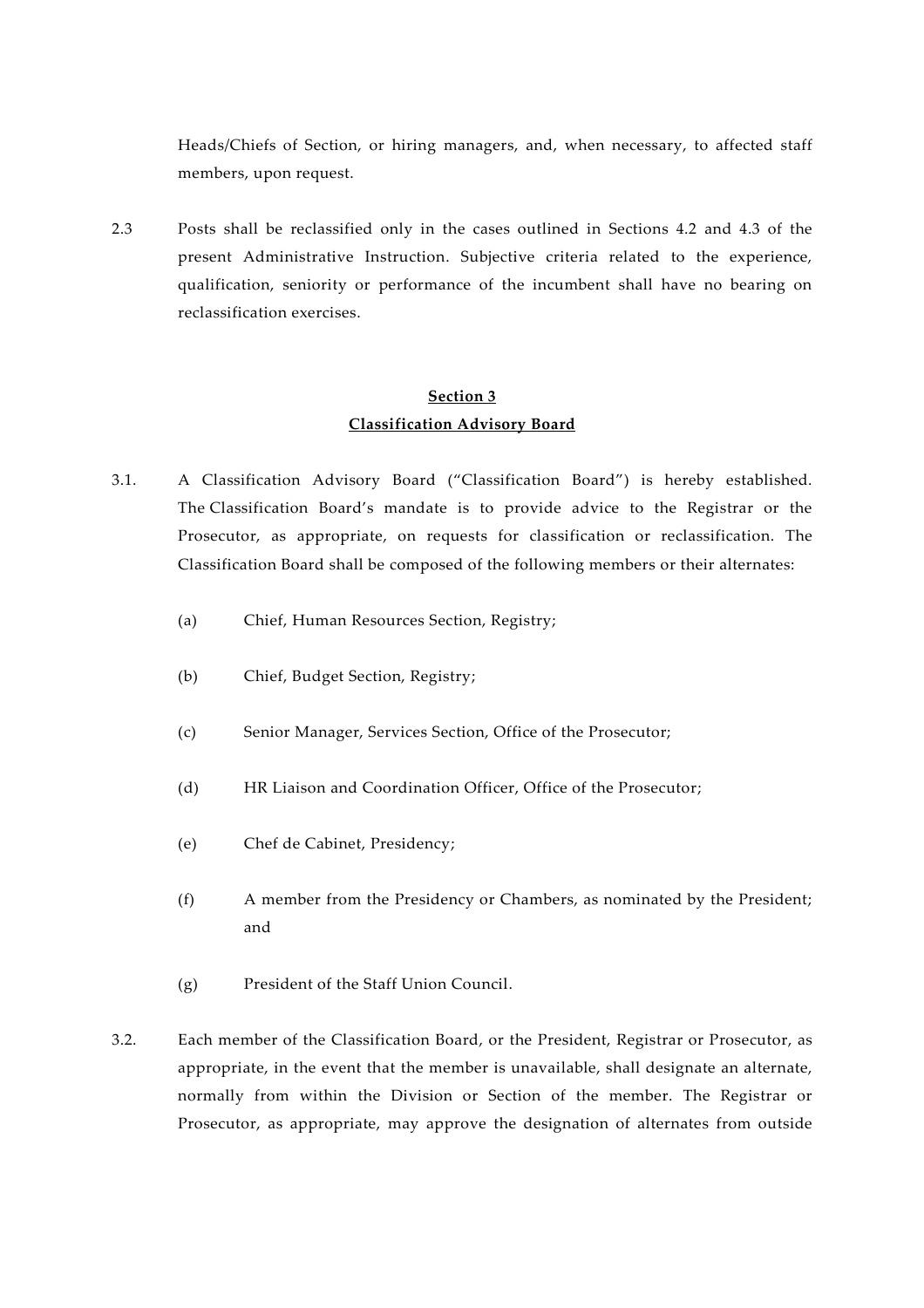the Division or Section of the member of the Classification Board, provided that there is an adequate justification.

- 3.3. The Chief of the Human Resources Section shall serve as the convenor of the Classification Board, and, with the Registrar's approval, designate two staff members of the Human Resources Section to serve as Secretary and Alternate Secretary to the Classification Board. The Secretary and Alternate Secretary shall serve in a non-voting capacity.
- 3.4. At the request of the Classification Board, and as appropriate, meetings may be attended by senior managers, classification experts and other individuals of relevant interest, for the purpose of assisting the Classification Board in exercising its mandated functions.
- 3.5. The incumbent(s) of the post(s) affected by reclassification may present his or her views on the request submitted to the Classification Board.
- 3.6. The Classification Board may request or consider any information it considers relevant in order to provide advice on a request.
- 3.7. The members of the Classification Board and their alternates, as well as the Secretary and Alternate Secretary, shall receive training on the application of the standards set out in Section 2 above.
- 3.8. Standard operating procedures of the Classification Board shall be established, to be approved by the President, the Prosecutor and the Registrar.

# **Section 4 Procedure for Requests to Classify or Reclassify a Post**

- 4.1 When a post is newly established, or has not been previously classified, a request for its classification may be made to the Classification Board by a Head of Organ at the request of a Director of Division and/or a Head/Chief of Section, as appropriate.
- 4.2 A request for reclassification of a post may be made to the Classification Board by a Head of Organ, at the request of a Director of Division and/or a Head/Chief of Section,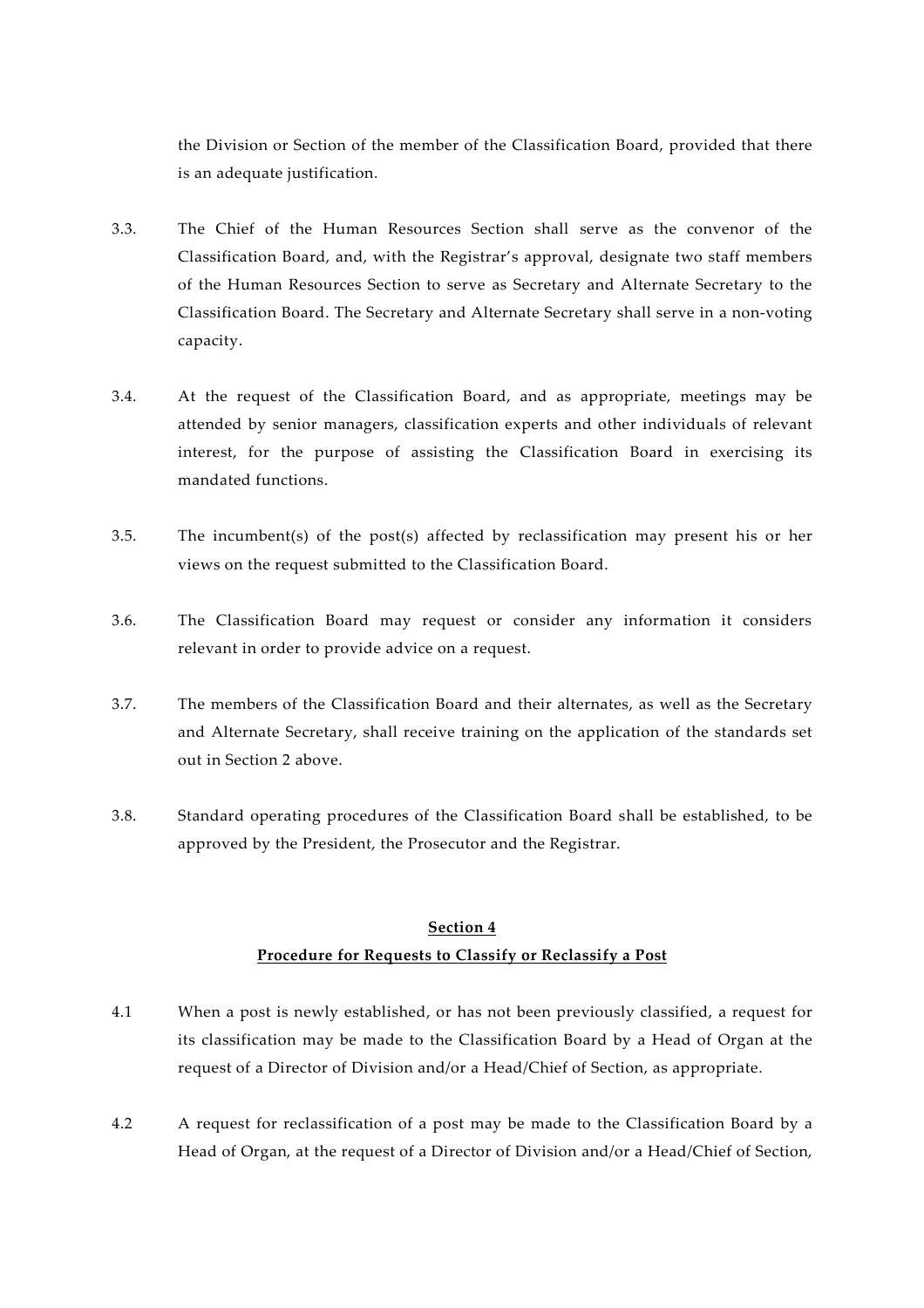as appropriate, and any incumbent(s) of the affected post(s) shall be promptly notified:

- (a) When the duties and responsibilities of a post have changed or will change substantially as a result of a restructuring within a Division, Section or Unit and/or a decision of the ASP;
- (b) When the duties and responsibilities of a post have substantially changed or it is foreseen that they will substantially change since the previous classification was performed, to the extent that a reclassification upwards or downwards could be appropriate; or
- (c) When required by a classification review or audit of a post or related posts, as determined by the Human Resources Section.
- 4.3 Incumbents who consider that the duties and responsibilities of their posts have been substantially affected by a restructuring within a Division, Section or Unit and/or a decision of the ASP may request, through their Director of Division and/or Head/Chief of Section, as appropriate, that the Head of Organ consider the matter for appropriate action under section 4.2 above.
- 4.4 Requests for classification or reclassification of posts shall be made before the issuance of a vacancy announcement and shall include:
	- (a) A complete and up-to-date job description or work survey for the post in question, using standardized job descriptions, where applicable;
	- (b) An up-to-date organizational chart showing the placement of the post in question and of other posts that may be affected by the reclassification requested; and
	- (c) A valid and available post number confirming the existence of a budgeted post accompanied, where relevant, by a justification explaining the reason for submitting the request for a review and the nature of the changes, in the light of the provisions set out in Section 1.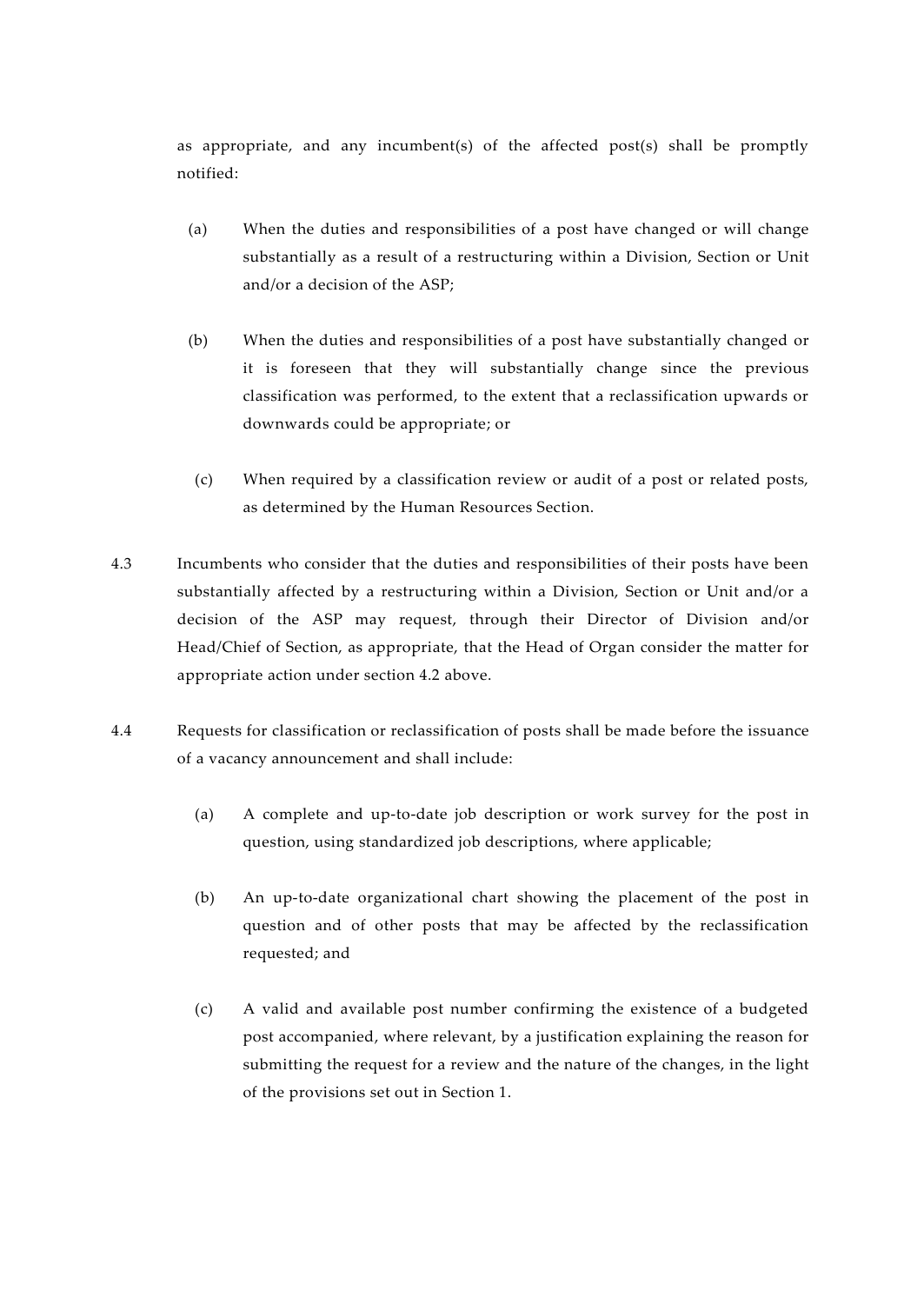- 4.5 The incumbent(s) of the affected post(s) shall be promptly informed of the decision of the Registrar or the Prosecutor, as appropriate, to submit or not the request for reclassification to the Secretary of the Classification Board.
- 4.6 Requests for classification or reclassification shall be submitted to the Secretary of the Classification Board, who shall arrange for a person who has been appropriately trained in accordance with Section 3.7 above to provide an initial indication of the classification level based on the information included in the request and in accordance with the standards mentioned in Section 2. The request and the initial indication of the classification level shall then be transmitted to the Classification Board for consideration.
- 4.7 In providing its advice to the Registrar or the Prosecutor, as appropriate, on requests for classification or reclassification, the Classification Board shall consider:
	- (a) The reasons for the request for classification or reclassification in the light of the provisions set out in Section 1 above;
	- (b) The budgetary impact of the request;
	- (c) Whether an increase of responsibilities of one post may have led to a reduction of responsibilities of other posts;
	- (d) The relative merits of alternatives for distributing work and arranging work processes; and
	- (e) Any other relevant information.
- 4.8 The Classification Board shall consider the request and render its advice in writing to the Registrar or the Prosecutor, as appropriate. Such advice shall include its recommendation as to the level of the post based on the request. The advice of the Classification Board shall be adopted, whenever possible, by consensus. If such consensus is not possible, both the majority's advice and the dissenting view(s) shall be submitted to the Registrar or Prosecutor, as appropriate. The incumbent(s) of the affected post(s) shall promptly receive a copy of the advice of the Classification Board.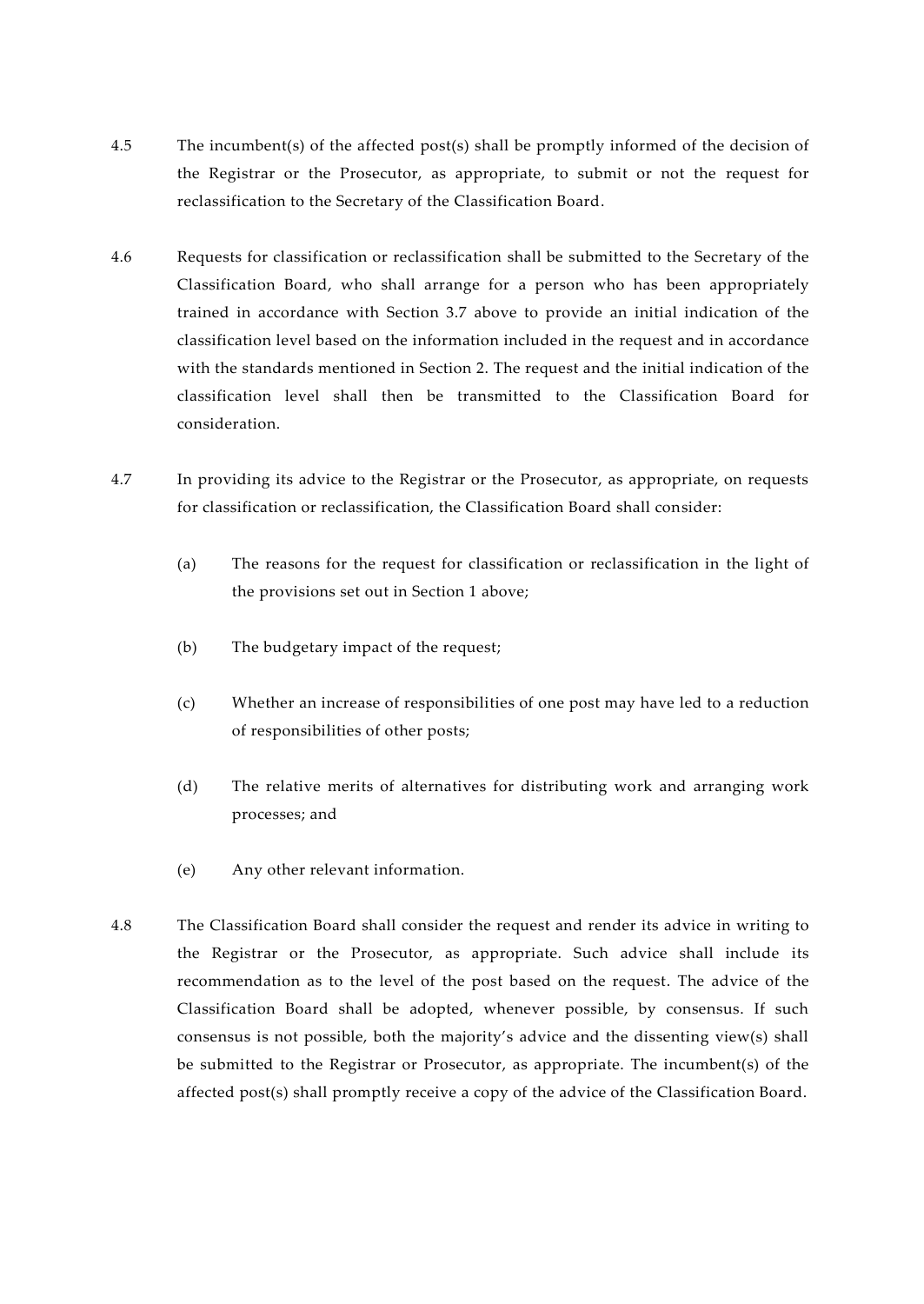- 4.9 If the Registrar or the Prosecutor, as appropriate, endorses the request, or any of the alternatives proposed by the Classification Board, a classification analysis of the affected post(s) shall be conducted independently by an external classification expert on the basis of the applicable classification standards established by the ICSC as set out in Section 2 above. The incumbent(s) of the affected post(s) shall be promptly notified of the decision by the Registrar or Prosecutor, as appropriate, together with a copy of the classification analysis.
- 4.10 The decision to put forth classification(s) or reclassification(s) of a post shall be taken by the Registrar or the Prosecutor, as appropriate. The incumbent(s) of the affected post(s) shall be promptly informed of this decision. The approval authority rests with the ASP, upon recommendation of the CBF. In order to make its recommendation, the CBF shall be provided by the Court, at its first session of the year, with the Classification Board's advice and related justification.
- 4.11 The Registrar or Prosecutor, as appropriate, shall decide to classify or reclassify a post only with the prior approval of the ASP. The Human Resources Section shall promptly notify such decision to the requesting Division, Section or Unit, and to the incumbent(s) of the affected post(s). This notification shall include the process followed, the final outcome and reasons for which the decision was taken.
- 4.12 Upon request, the incumbent of the affected post shall promptly have access to all evidence/information on which the authority bases, or intends to base, the decision(s) affecting him or her.

## **Section 5 Implementation of Reclassification Decisions**

5.1. The Heads of Organ, Directors of Division, Heads/Chiefs of Section or equivalent shall be accountable for any non-temporary assignment of staff members to perform functions that would result in a higher classification level. Implementation before budgetary approval could amount to improper management and administration of financial resources and non-observance of the Financial Regulations and Rules of the Court.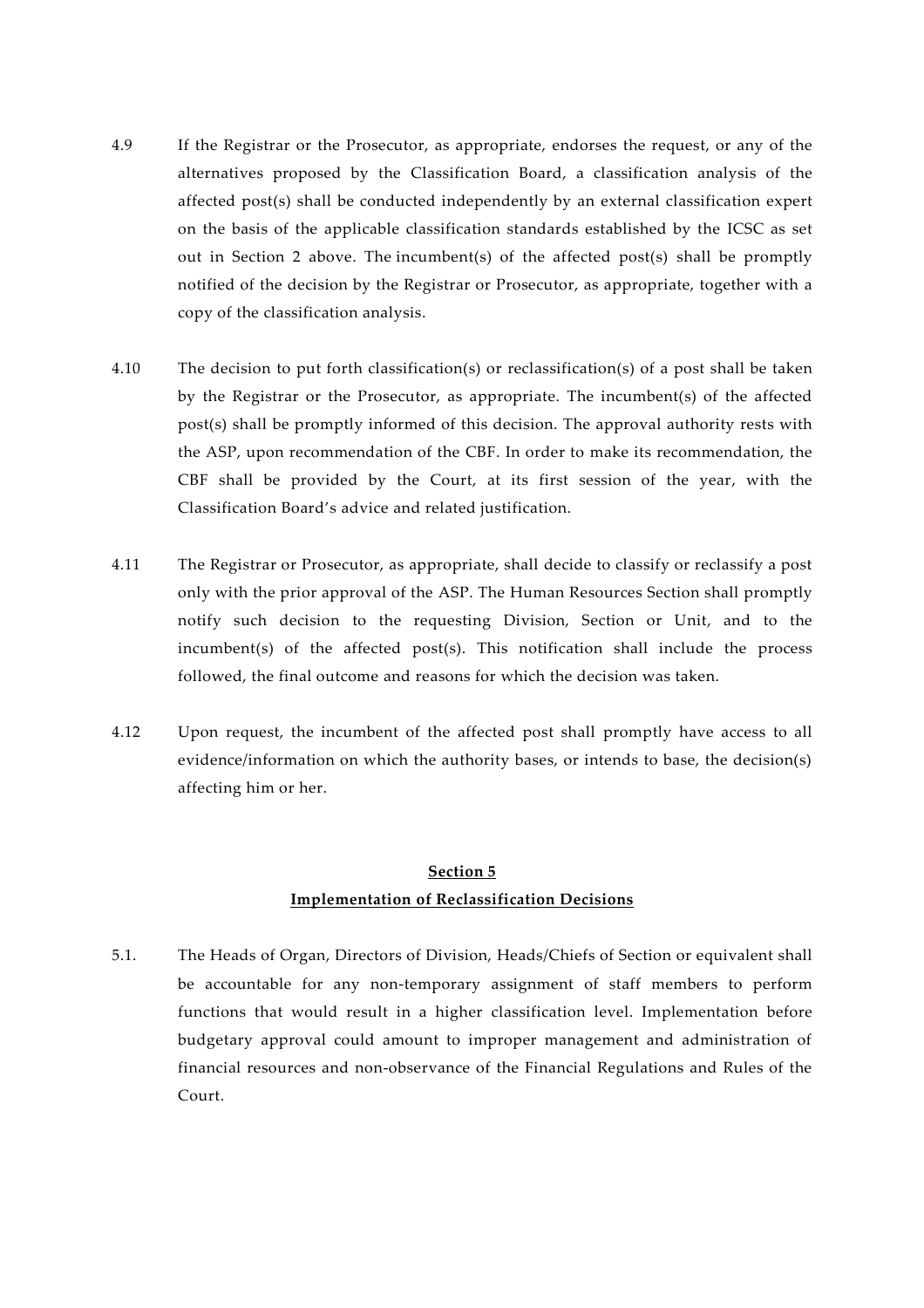Upward reclassification of posts and reclassification of posts from the General Service category to the Professional category

- 5.2. The upward reclassification of a post and the reclassification of a post from the General Service category to the Professional category shall lead to the advertisement of the post and the organization of a competitive recruitment. The incumbent of such post shall be promptly informed of any decision to advertise the post before any such advertising.
- 5.3. The Court shall inform the incumbent about the decision with respect to the implementation of the upward reclassification of his or her post or the reclassification of his or her post from the General Service category to the Professional category, and of the possibility of applying for the new post. The incumbent of the post shall have the opportunity to apply for the new post in accordance with the Court's recruitment procedures, with the fullest regard being paid to the requisite qualifications and experience of staff already in service in accordance with Staff Regulation 4.4 and Staff Rule 104.18.
- 5.4. Should the incumbent not be selected to the reclassified post or decide not to apply, the Court shall undertake all reasonable efforts to reassign the staff member to an alternative post, at the Court, commensurate with his or her grade, qualifications and experience. Nevertheless, incumbents of posts in the General Service category who are locally recruited may be reassigned only within the same duty station. The decision to select a candidate other than the incumbent of the reclassified post, whether or not he or she decided to apply for the reclassified post, shall be implemented only when he or she has been reassigned to an alternative post.
- 5.5. Upon the decision of the Registrar or the Prosecutor, as appropriate, to reclassify a post pursuant to Section 4.11, the incumbent of an upward reclassified post or a post which has been reclassified from the General Service category to the Professional category may be requested to carry out the duties and responsibilities of the post temporarily during the recruitment process. During this period, the incumbent may be eligible for a special post allowance in accordance with Staff Rule 103.11.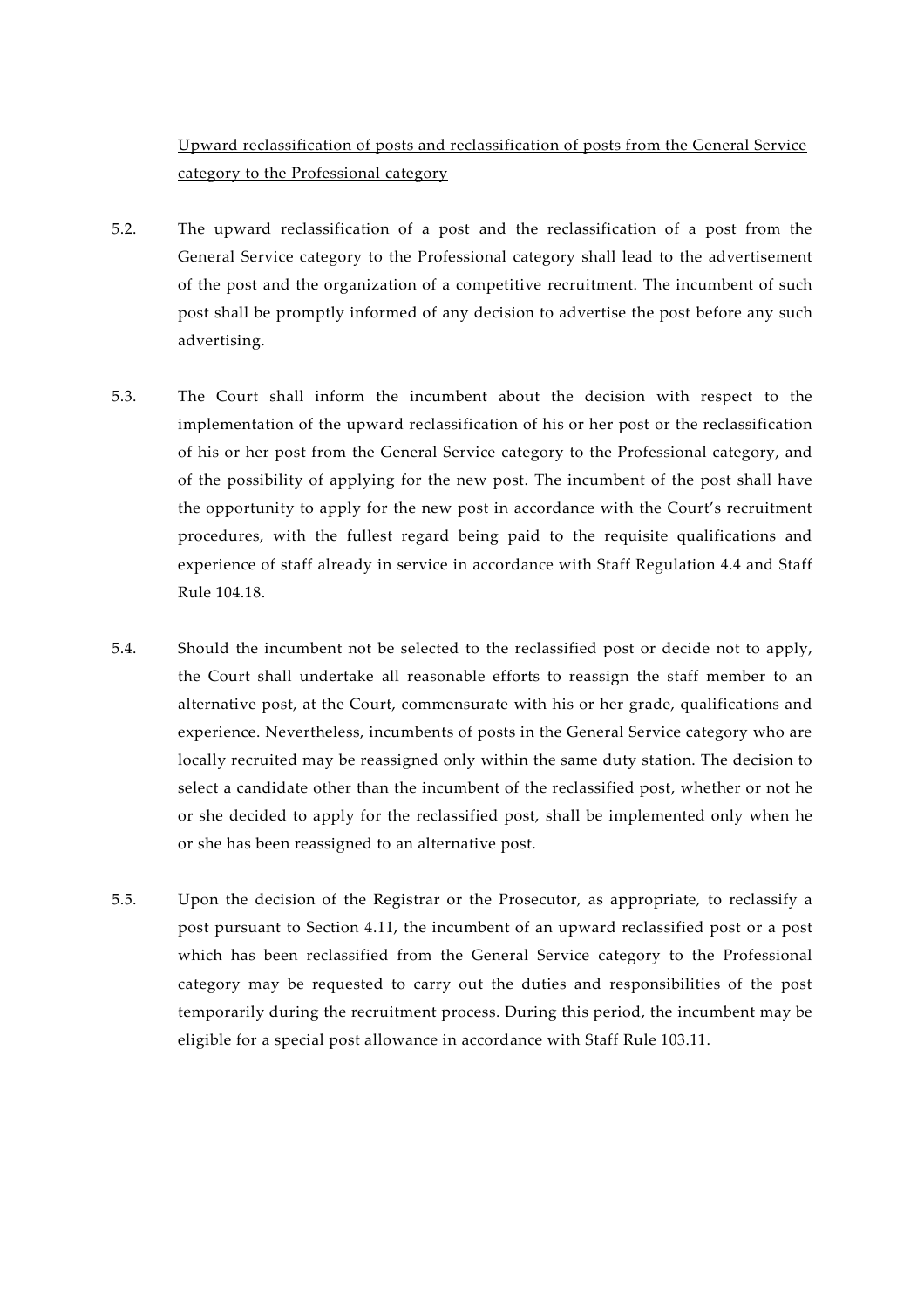Downward reclassifications of posts and reclassification of posts from the Professional category to the General Service category

5.6. The incumbent of the reclassified post downward shall retain his or her personal grade and salary level. The Court shall undertake all reasonable efforts to reassign the staff member to an alternative post, at the Court, commensurate with his or her grade, qualifications and experience. Nevertheless, incumbents of posts in the General Service category who are locally recruited may be reassigned only within the same duty station. A decision to recruit a new candidate for the reclassified post shall be implemented only when the incumbent has been reassigned to an alternative post.

#### Reassignment of Incumbents Affected by Reclassified Posts

5.7. The reassignment of staff members, under the terms set out in Sections 5.4 and 5.6 above, shall not be subject to a competitive recruitment exercise.

#### Reassignment Board

- 5.8. A Reassignment Board is hereby established. The mandate of the Reassignment Board is to advise the Registrar or the Prosecutor, as appropriate, on possible reassignments of staff members pursuant to Section 5 of the present Administrative Instruction.
- 5.9. The Reassignment Board shall be composed of the following members:
	- (a) Chief, Human Resources Section, Registry;
	- (b) At minimum, one representative of each organ of the Court, to be nominated, on a case-by-case basis, by the President, the Prosecutor and the Registrar. The nomination shall take into account substantive subject matter expertise in the relevant functional area and the nominated staff member should be, at least, at the same functional level as the staff member who will be reassigned;
	- (c) One member from the Staff Union Council to be nominated by the President of the Staff Union; and
	- (d) Where potential reassignment to a position in the Offices of Public Counsel, the Independent Oversight Mechanism, the Office of Internal Audit, the Secretariat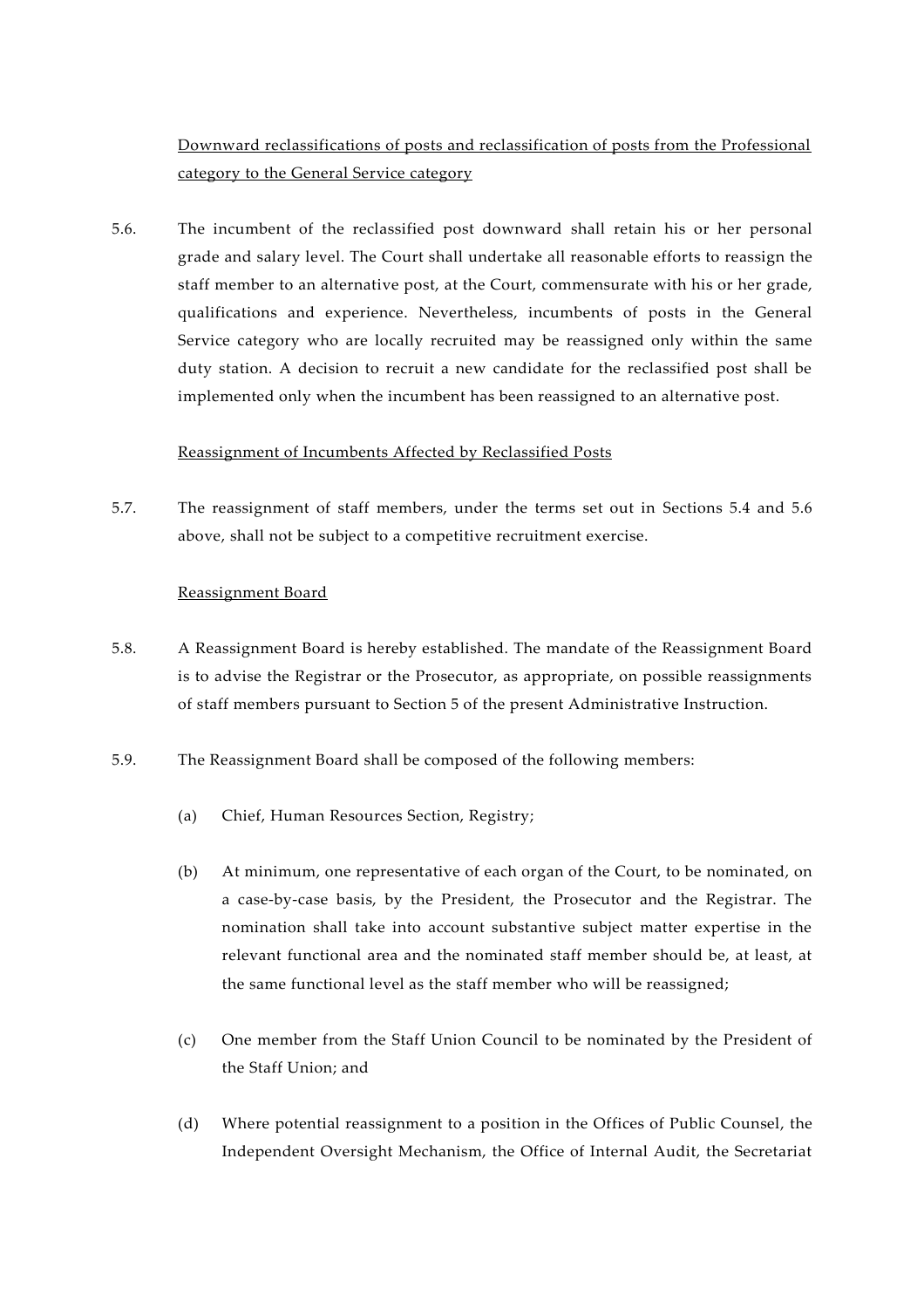of the Trust Fund for Victims or the Secretariat of the Assembly of State Parties is under consideration, one representative of such Office.

- 5.10. The Chief of Human Resources Section shall serve as the convenor of the Reassignment Board, and, with the Registrar's approval, designate two staff members of the Human Resources Section to serve as Secretary and Alternate Secretary to the Reassignment Board. The Chief of the Human Resources Section, the Secretary and the Alternate Secretary shall serve in a non-voting capacity.
- 5.11. The staff member subject to reassignment may present his or her views on any possible reassignments to the Reassignment Board and any preferences will be taken into account.
- 5.12. The Reassignment Board shall render its advice in writing to the Registrar or the Prosecutor, as appropriate. Its advice shall be adopted, whenever possible, by consensus. If such consensus is not possible, both the majority's advice and the dissenting view(s) shall be submitted to the Registrar or Prosecutor, as appropriate. The incumbent(s) of the affected post(s) shall be promptly informed of the decision(s) of the Registrar or the Prosecutor, as appropriate, together with a copy of the advice of the Reassignment Board and the dissenting view(s), if any.
- 5.13. Standard operating procedures of the Reassignment Board shall be established, to be approved by the President, the Prosecutor and the Registrar.

#### Effective date

5.14. Reclassification decisions shall become effective as of 1 January of the year following the budgetary approval by the ASP in accordance with Section 1.6. Reclassifications of posts within the General Service category that do not require budgetary approval shall become effective on the first day of the month following approval by the Registrar or the Prosecutor, as appropriate.

> **Section 6 Appeals**